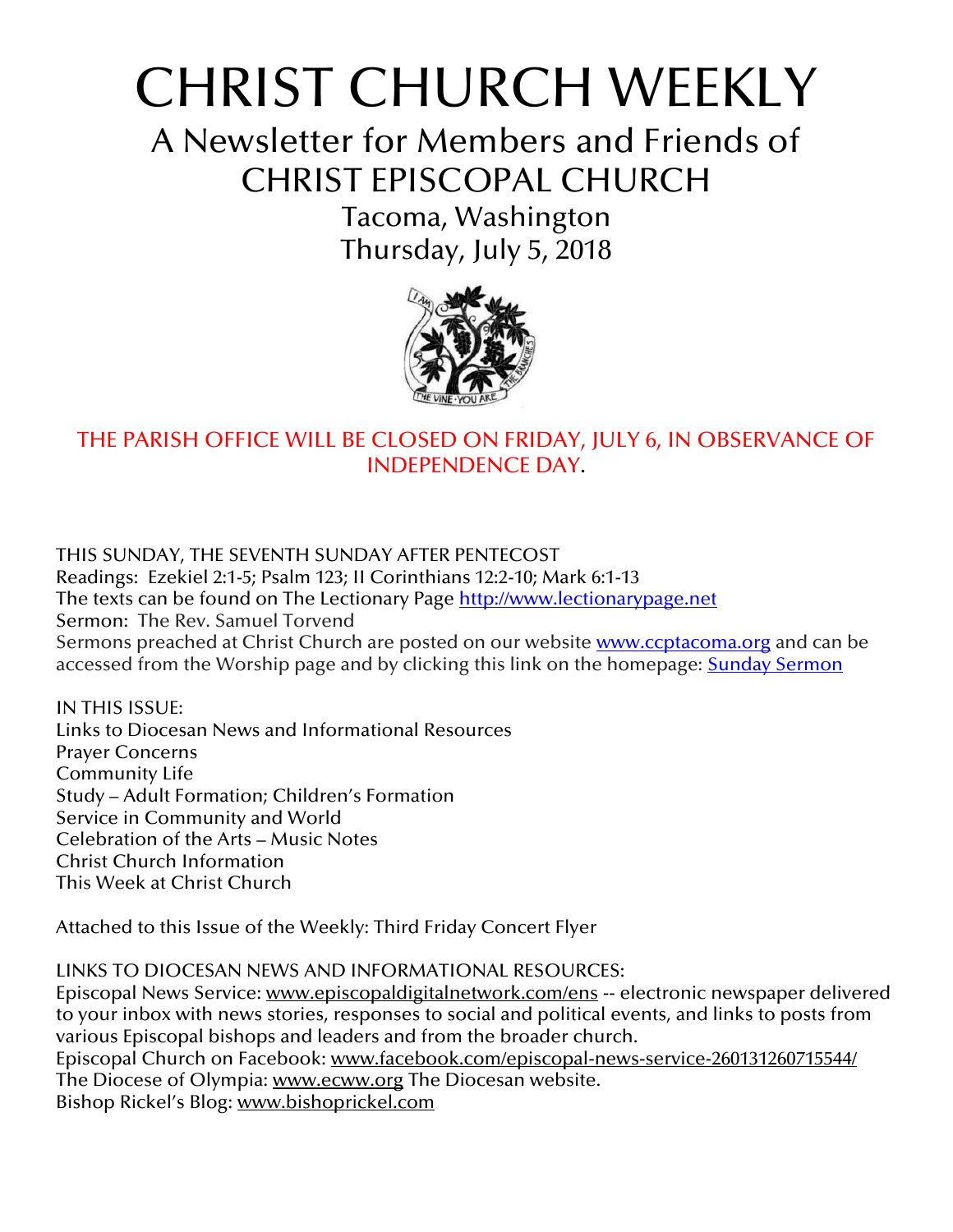## OUR LIFE OF WORSHIP AND PRAYER

#### THIS WEEK OUR PRAYERS ARE ASKED FOR:

Those in any kind of need, especially: Terry E.; Aaron; Elaine; Brian; Pam; Lenora; Cheryl; Kevin; Ethan; Natasha; Lindsay; Don; Rosemary; Charlie and John and their family; Steve and Laura Sattler; Edie; Alice; Jan; Ann S.; Kristin L; Dominic.

Those who have died: Bill Moore; Lou Yabroff; Roger Wheat; Kay Wozniak; Kurt K. For all in need: refugees and migrants, especially separated families. For an end to violence between Israelis and Palestinians. For all working to resist bigotry, racism and violence. For all serving in the military. For all affected by gun violence, for effective gun control and for safety in our schools, public places and homes. For all affected by wildfires.

Diocesan Prayer Cycle: Community of the Paraclete; Little Sisters of St. Clare; The Third Order of the Society of St. Francis.

Anglican Prayer Cycle: The Church of Pakistan (United); The Most Revd Humphrey Peters, Bishop of Peshawar & Moderator of the Church of Pakistan.

To request prayers in the Prayers of the Assembly, e-mai[l shannon@ccptacoma.org.](mailto:shannon@ccptacoma.org) If you are submitting a name other than your own, please ask permission from that person first. You must send the full name of the person in order for us to manage the prayer list, but first names only will be in the list of those in need. Last names will be included in the list of those who have died. Names stay on the list for one month unless renewed with Shannon.

## OUR LIFE IN COMMUNITY

MOTHER CAMPBELL ON VACATION – until Wednesday, July 11. For immediate pastoral needs, please contact the office during office hours; after office hours, please call the pastoral care phone at 253-279-0189.

#### NEW CHRIST CHURCH WEBSITE HAS LAUNCHED!

After months of careful development, the new Christ Church website launched on Friday, July 5, at the URL www.christchurchtacoma.org. A more flexible design, more extensive use of photos, all-new text more reflective of our ministries and common life, full compatibility with desktop, tablet and mobile devices, and much easier maintenance for our staff are features of the new site.

#### CHANGE OF CHRIST CHURCH EMAIL ADDRESSES

Along with the change of the website domain name, all Christ Church email addresses will change to <name>@christchurchtacoma.org. The names (Janet, Shannon, music, etc.) will stay the same, only the domain name changes. The old website URL (ccptacoma.org) and email addresses will forward to the new domain for some months, so you won't get lost finding the website and your emails will still go through if you use the old domain name. After Friday, check out the new website and enjoy our new link to communicating within the Christ Church community and with the wider world. Questions and comments can be addressed to Sarah Hays (sarah@christchurchtacoma.org) or Mark Brombaugh (music@christchurchtacoma.org).

MINISTRY OF THE WEEK – OUR NEW WEBSITE! – We give thanks this week for the ministry of everyone involved in the development of our new website: the reviewers of all the design aspects (new Christ Church logo, color palettes, menu structure, page mockups, range of content, article drafts) and the contributors of text and photos. A special thanks to Co-Director of Music Ministries Mark Brombaugh for shepherding the project, coordinating the opinions and work of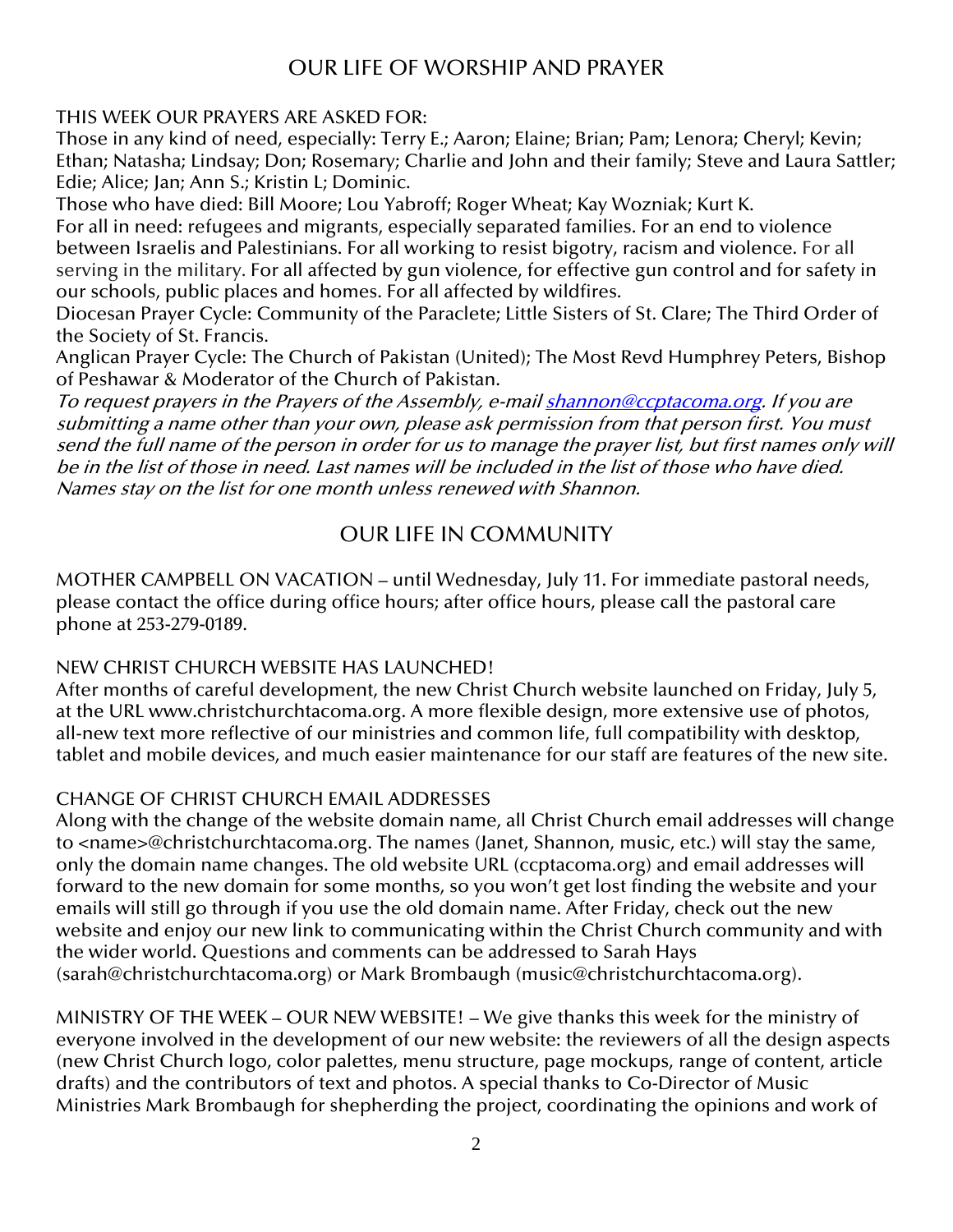focus group, staff and contributors, and serving as liaison with consultant and developer Josh deLacy. Perhaps only a musician could have orchestrated such a complex many-layered process!

## OUR LIFE OF FORMATION AND STUDY

#### ADULT FORMATION

FOUNDATIONS COURSES, THE EXPLORE CLASS, AND SUNDAY ADULT FORUMS are on summer break, resuming in the fall.

MONDAY BIBLE STUDY – 7:00 p.m., Library. The group is studying the Epistle to the Philippians, and admiring St. Paul's words, his pleas to the people of Philippi to be true to the faith. Come join us for good conversations and fellowship!

THE MONTHLY READING GROUP – will meet at 6:30 p.m. on Sunday, July 29, at the home of Florence Sandler to finish the discussion of *Sapiens* by Yuval Harari. Everyone interested is welcome to attend. Questions? Contact Don Johnson at 253-566-8747 or [weddjohnson@msn.com.](mailto:weddjohnson@msn.com)

THE RACIAL JUSTICE READING GROUP – is on summer break, resuming in the fall.

#### CHILDREN'S FORMATION

SUNDAY SCHOOL is on summer recess and resumes on Gathering Sunday, September 16.

## OUR LIFE OF SERVICE AND ADVOCACY IN COMMUNITY AND WORLD

TACOMA LGBTQ PRIDE FESTIVAL 2018 - Saturday July 14, 12:00 noon to 5:00 p.m., in the 800 block of Pacific Avenue in downtown Tacoma.This is the fifth year Christ Church has had a booth at the festival, now three other Pierce County Episcopal churches have joined our efforts there. If you would like to help with hospitality at the booth or have any questions, please contact Jim Limerick at 445 rl@gmail.com. This is a great opportunity to witness to the Episcopal Church's affirming welcome to all persons.

SOCIAL JUSTICE ADVOCACY OPPORTUNITIES – Check out the display on the Wells Hall stage during coffee hour. Find information about rallies to attend, issues to write your Congress-people about, meaningful movies to attend, and more.

A pressing issue today is the separation of children from their parents at our southern border. In the words of Presiding Bishop Michael Curry, "It is because we are followers of Jesus, because we follow the way of love, that we must be passionately committed to helping refugees." To let the detainees at the Northwest Detention Center (1623 East J Street) know we are here and working for their release, there are daily noise-making rallies at 9 am and at 9 pm. To donate to organizations actively involved in protecting/defending/advocating for children, women, and families, pick up a "Help Keep Families Together" handout. See Fran Blair for Tacoma Community House buttons: We Stand With Immigrants and Refugees.

Associated Ministries, which is working with the City of Tacoma and local religious congregations to create housing solutions for those experiencing homelessness, offers two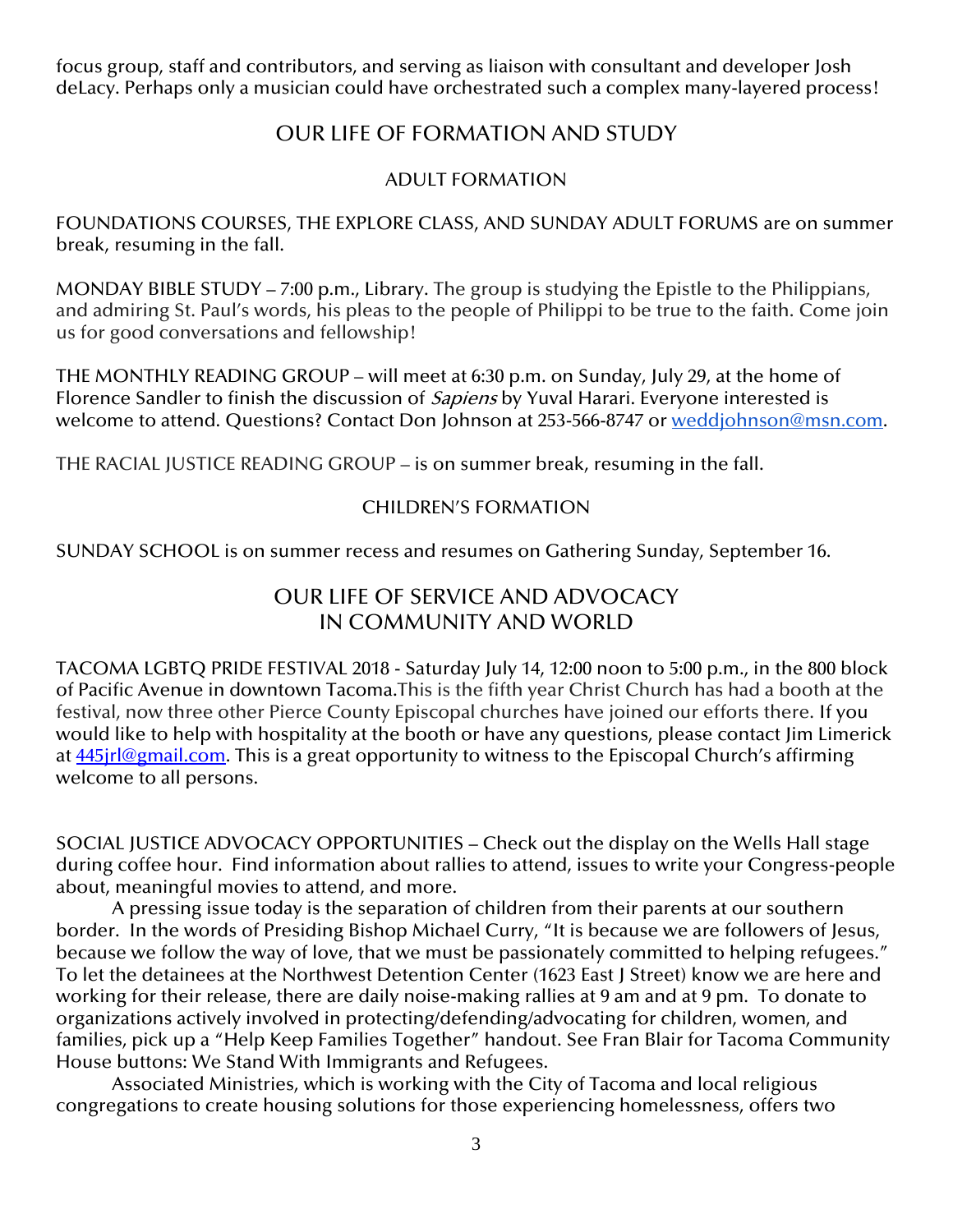fundraisers: Let's Eat Out at the Old Spaghetti Factory on July 9<sup>th</sup>, and a Car Wash Event, with tickets good at many local car washes. For the Spaghetti Factory dinner: reservations are not needed except for large groups, and to earn money for Associated Ministries, diners "must present the special flyer in person or electronically." Flyers will be available at coffee hour (and in the chapel entryway for the 8:00 a.m. congregation.

For the car wash: to purchase tickets (\$8 for one, or \$20 for three), contact Wendy Morris at 253- 426-501 or [wendym@associatedministries.org.](mailto:wendym@associatedministries.org) Tickets are good at any member of the Puget Sound Car Wash Association (Elephant, Classy Chassis, Shur-Kleen and others).

Thanks to everyone who signed petitions I-1631 (Clean Air, Clean Energy) and I-1639 (Safe Schools, Safe Communities) which garnered enough signatures to go on the November ballot!

FOOD BANK FOCUS FOR JULY - Christ Church offers year-round support to the Nourish Food Bank. In addition to each month's focus, cans and boxes of all kinds of food are always welcome, including food for pets. Leave your gift in the baskets in the church entryway. Donations are not immediately delivered due to the food bank's limited days and hours of operation, so they MUST BE NON-PERISHABLE and in NEVER OPENED boxes or cans. July Focus: Spaghetti, mac & cheese, boxed pre-made pasta meals.

## OUR LIFE CELEBRATING THE ARTS

#### Music Notes

THE CHRIST CHURCH CHOIR IS ON SUMMER BREAK - New singers will be warmly welcomed into the choir in the fall. Rehearsals begin Thursday, September 13 at 7:30 p.m., and we sing again on September 16. Anyone considering joining is invited to have a conversation with the directors for more information about the nature of this commitment. Email: [Music@CCPTacoma.org.](mailto:Music@CCPTacoma.org)

#### CALLING ALL SINGERS

At the end of the summer, we will enjoy two Sundays with special choir participation at the 10:30 a.m. service, open to all who can carry a tune and attend one rehearsal. Schedule:

Sunday August 26, Men's Choir, with rehearsal on Thursday Aug. 23, 7:30-9 p.m.

Sunday September 9, Women's Choir, with rehearsal on Thursday Sept. 6, 7:30-9 p.m. Save these dates and be bold! This is a fun way to have a rich choral experience, gain some new skills with no long-term commitment, and enrich our worship life. Contact our music directors if you can sing with us so we can have music and seating organized: [Music@CCPTacoma.org](mailto:Music@CCPTacoma.org)

THIRD FRIDAYS AT NOON RECITAL - July 20, 2018 at 12:10 p.m. play music by Bach, Buxtehude, Mendelssohn and Mozart. A junior at Science Hill High School in Johnson City, Tennessee, he serves as Interim Organist at Holy Trinity Lutheran Church and principal organist at St. Dominic Church, both in Kingsport, TN. Invite your friends to enjoy 40 minutes of delightful music from this rising artist.

## CHRIST CHURCH INFORMATION

#### FAQS (Frequently Asked Questions)

THIS WEEK: HOW DO I ARRANGE A EUCHARISTIC VISIT? – If you or a family member is unable to attend Church, you can arrange for communion to be brought from the Sunday liturgy by contacting Shannon in the parish office by Wednesday noon. Ministry coordinator Elin Gratton assigns visitor teams of two. Your team will contact you close to the weekend to confirm who is